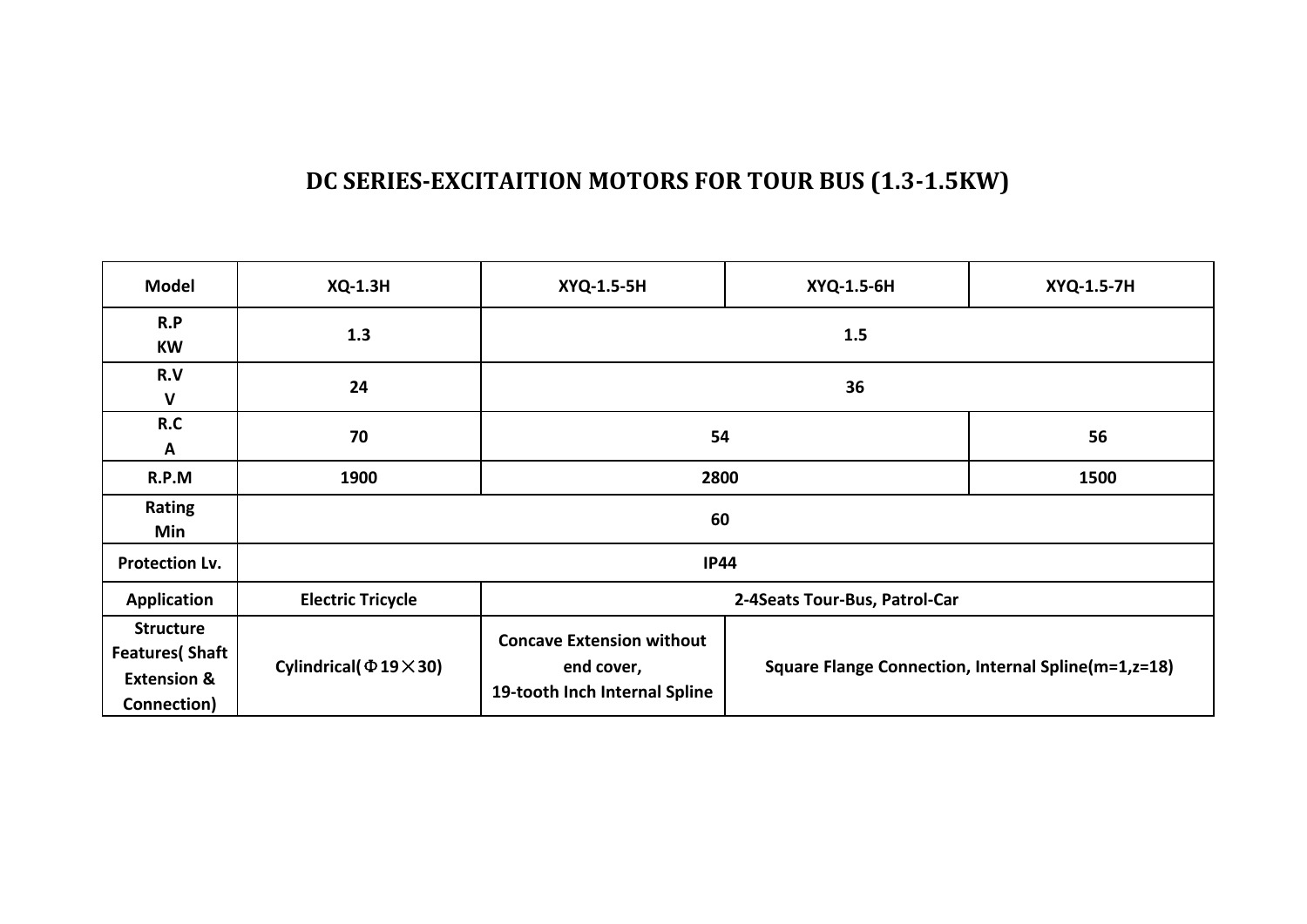### **DC SERIES-EXCITAITION MOTORS FOR TOUR BUS (2.2KW)**

| <b>Model</b>                                                                        | XQ-2.2-7H3                                                                   | XQ-2.2-9H3                                          | XQ-2.2-10H2 |  |  |
|-------------------------------------------------------------------------------------|------------------------------------------------------------------------------|-----------------------------------------------------|-------------|--|--|
| R.P<br><b>KW</b>                                                                    | 2.2                                                                          |                                                     |             |  |  |
| R.V<br>$\mathbf v$                                                                  | 36                                                                           |                                                     |             |  |  |
| R.C<br>A                                                                            | 78                                                                           |                                                     |             |  |  |
| R.P.M                                                                               | 2800<br>2200                                                                 |                                                     |             |  |  |
| Rating<br>Min                                                                       | 60                                                                           |                                                     |             |  |  |
| <b>Protection Lv.</b>                                                               |                                                                              | <b>IP44</b>                                         |             |  |  |
| <b>Application</b>                                                                  |                                                                              | 2-4Seats Tour-Bus, Patrol-Car                       |             |  |  |
| <b>Structure</b><br><b>Features</b> (Shaft<br><b>Extension &amp;</b><br>Connection) | <b>Concave Extension without end cover,</b><br>19-tooth Inch Internal Spline | Square Flange Connection, Internal Spline(m=1,z=18) |             |  |  |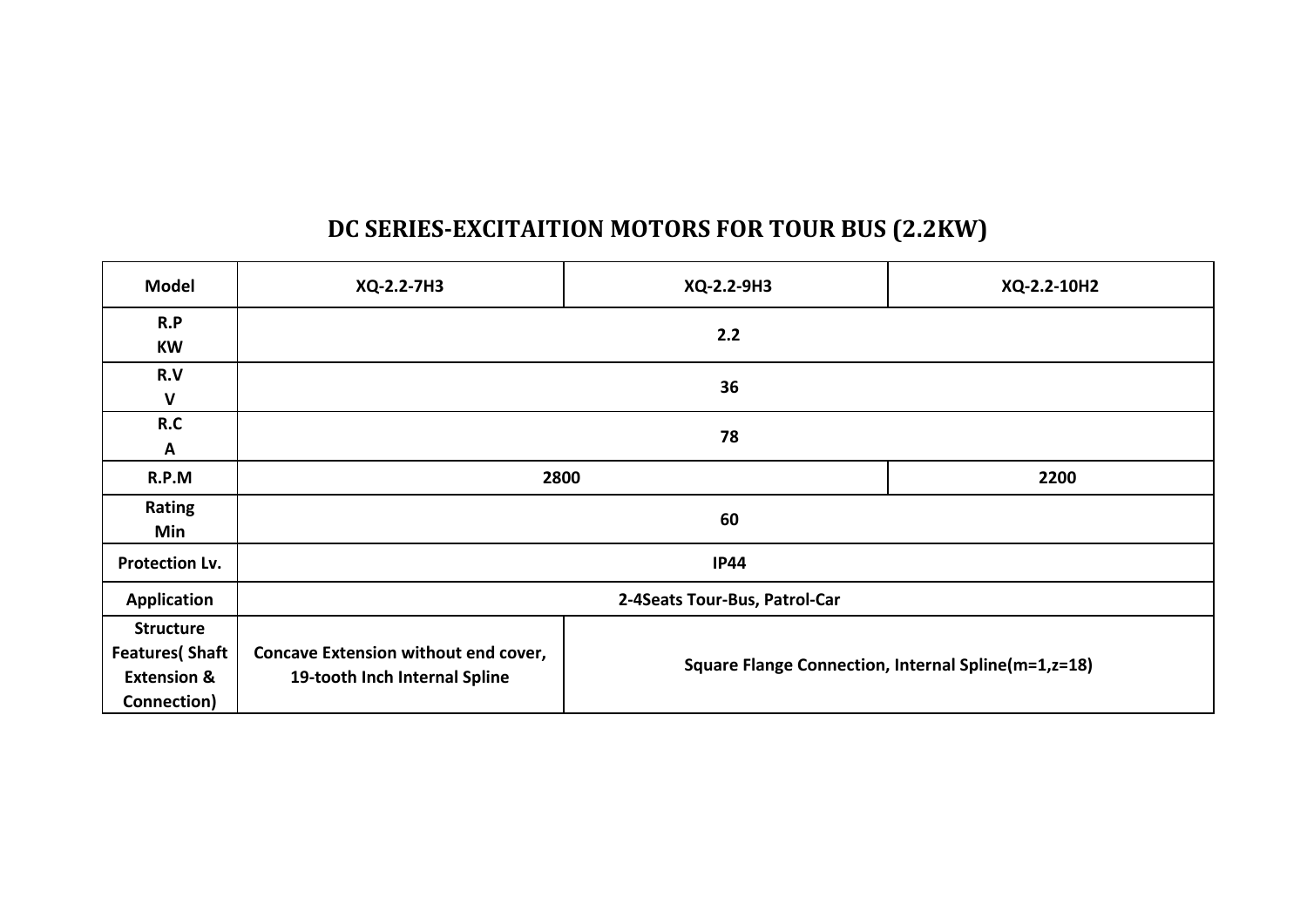### **DC SERIES-EXCITAITION MOTORS FOR TOUR BUS (3KW Ⅰ)**

| <b>Model</b>                                                                        | <b>XQ-3-1H</b>                      | <b>XQ-3-1AH</b>                                                                  | <b>XQ-3-1BH</b>                                                   | <b>XQ-3-1EH</b>                                               |  |  |  |
|-------------------------------------------------------------------------------------|-------------------------------------|----------------------------------------------------------------------------------|-------------------------------------------------------------------|---------------------------------------------------------------|--|--|--|
| R.P<br><b>KW</b>                                                                    |                                     | 3                                                                                |                                                                   |                                                               |  |  |  |
| R.V<br>$\mathsf{V}$                                                                 |                                     | 45                                                                               |                                                                   |                                                               |  |  |  |
| R.C<br>A                                                                            |                                     | 87                                                                               |                                                                   |                                                               |  |  |  |
| R.P.M                                                                               |                                     | 1780                                                                             |                                                                   |                                                               |  |  |  |
| <b>Rating</b><br>Min                                                                |                                     | 60                                                                               |                                                                   |                                                               |  |  |  |
| <b>Protection Lv.</b>                                                               |                                     |                                                                                  | <b>IP20</b>                                                       |                                                               |  |  |  |
| <b>Application</b>                                                                  |                                     |                                                                                  | 2-4Seats Tour-Bus, Patrol-Car                                     |                                                               |  |  |  |
| <b>Structure</b><br><b>Features</b> (Shaft<br><b>Extension &amp;</b><br>Connection) | Spline(6-20 $\times$ 16 $\times$ 4) | $\Phi$ 230End cover Flange<br>Connection,<br>Spline(6-20 $\times$ 16 $\times$ 4) | Horizontal with foot base,<br>Spline(6-25 $\times$ 21 $\times$ 5) | <b>Square Flange Connection,</b><br>Internal Spline(m=1,z=18) |  |  |  |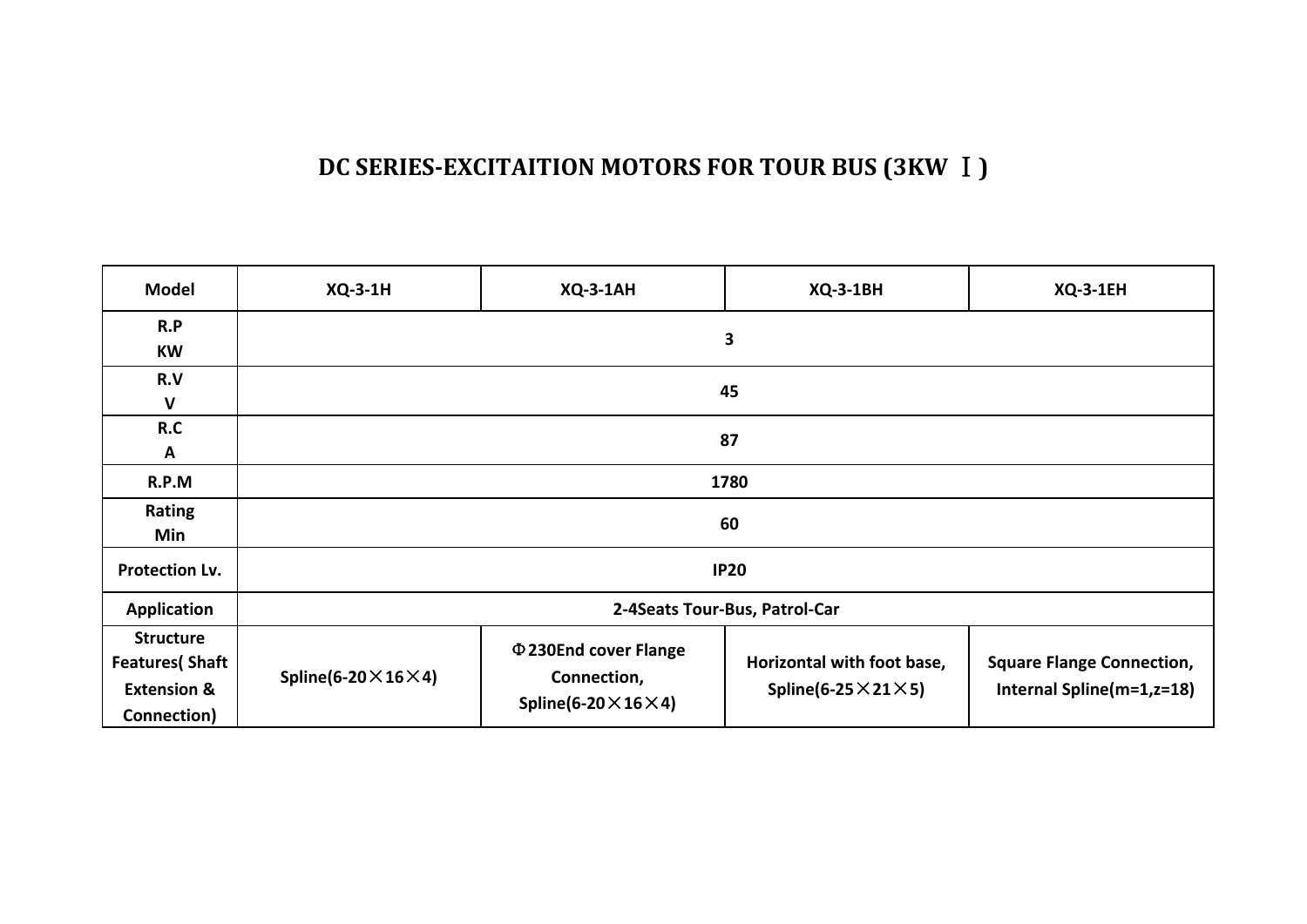# **DC SERIES-EXCITAITION MOTORS FOR TOUR BUS (3KW Ⅱ)**

| <b>Model</b>                                                                        | XQ-3-5H3                                                                                        | XQ-3-6H1                                                               | <b>XQ-3-6AH</b>                                                                    | <b>XQ-3-6H3V</b>                                                                                        | <b>XQ-3-8H</b>                                                               | <b>XQ-3.8HV</b>             |  |
|-------------------------------------------------------------------------------------|-------------------------------------------------------------------------------------------------|------------------------------------------------------------------------|------------------------------------------------------------------------------------|---------------------------------------------------------------------------------------------------------|------------------------------------------------------------------------------|-----------------------------|--|
| R.P<br><b>KW</b>                                                                    |                                                                                                 | 3                                                                      |                                                                                    |                                                                                                         |                                                                              |                             |  |
| R.V<br>$\mathbf v$                                                                  |                                                                                                 | 48                                                                     |                                                                                    |                                                                                                         |                                                                              |                             |  |
| R.C<br>A                                                                            | 78                                                                                              |                                                                        |                                                                                    |                                                                                                         | 76                                                                           | 95                          |  |
| R.P.M                                                                               |                                                                                                 | 2800                                                                   |                                                                                    |                                                                                                         |                                                                              |                             |  |
| <b>Rating</b><br>Min                                                                | 60                                                                                              |                                                                        |                                                                                    |                                                                                                         |                                                                              |                             |  |
| Protection Lv.                                                                      | <b>IP44</b>                                                                                     | <b>IP20</b>                                                            |                                                                                    |                                                                                                         | <b>IP44</b>                                                                  |                             |  |
| <b>Application</b>                                                                  |                                                                                                 | 4-8Seats Tour-Bus, Sanitation Truck                                    |                                                                                    |                                                                                                         | ATV,<br><b>6-8Seats Tour-Bus</b>                                             | 6-8Seats<br><b>Tour-Bus</b> |  |
| <b>Structure</b><br><b>Features</b> (Shaft<br><b>Extension &amp;</b><br>Connection) | Concave<br><b>Extension</b><br>without end<br>cover,<br>19-tooth Inch<br><b>Internal Spline</b> | <b>Square Flange</b><br>Connection,<br>Internal<br>Spline $(m=1,z=18)$ | <b>Round Flange</b><br>connection,<br><b>Spline</b><br>$(6-20 \times 16 \times 4)$ | <b>Square Flange</b><br>Connection,<br>Internal Spline<br>$(m=1,z=18)$ ,<br><b>With Speed</b><br>sensor | <b>Concave Extension without end</b><br>cover, 19-tooth Inch Internal Spline |                             |  |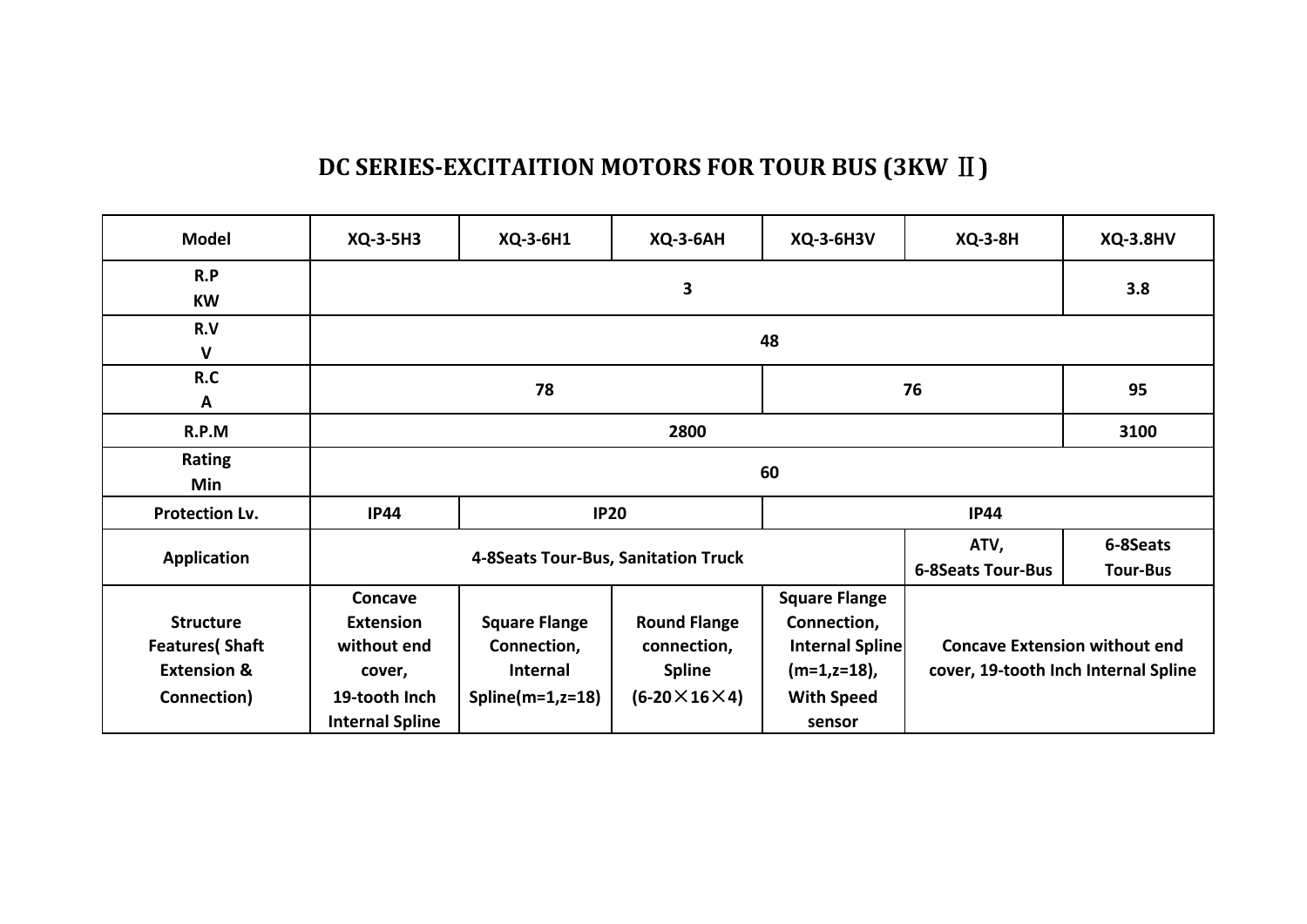### **DC SERIES-EXCITAITION MOTORS FOR TOUR BUS (4KW Ⅰ)**

| <b>Model</b>                                                                        | XQ-4HV                                                                                                   | XQ-4HUV                                                                                                                       | XQ-4AH2V                                                                                                     | XQ-4BH                                                                                    | XQ-4GHV                                                                                       |  |  |  |
|-------------------------------------------------------------------------------------|----------------------------------------------------------------------------------------------------------|-------------------------------------------------------------------------------------------------------------------------------|--------------------------------------------------------------------------------------------------------------|-------------------------------------------------------------------------------------------|-----------------------------------------------------------------------------------------------|--|--|--|
| R.P<br><b>KW</b>                                                                    |                                                                                                          | 4                                                                                                                             |                                                                                                              |                                                                                           |                                                                                               |  |  |  |
| R.V<br>$\mathsf{V}$                                                                 |                                                                                                          | 48                                                                                                                            |                                                                                                              |                                                                                           |                                                                                               |  |  |  |
| R.C<br>A                                                                            |                                                                                                          | 101                                                                                                                           | 98                                                                                                           | 101                                                                                       |                                                                                               |  |  |  |
| R.P.M                                                                               |                                                                                                          | 2800                                                                                                                          | 2640                                                                                                         | 2800                                                                                      |                                                                                               |  |  |  |
| <b>Rating</b><br><b>Min</b>                                                         | 60                                                                                                       |                                                                                                                               |                                                                                                              |                                                                                           |                                                                                               |  |  |  |
| Protection Lv.                                                                      |                                                                                                          |                                                                                                                               | <b>IP44</b>                                                                                                  |                                                                                           |                                                                                               |  |  |  |
| <b>Application</b>                                                                  |                                                                                                          |                                                                                                                               | 6-8Seats Tour-Bus, ATV, 2-4Seats Hunting-Car                                                                 |                                                                                           |                                                                                               |  |  |  |
| <b>Structure</b><br><b>Features</b> (Shaft<br><b>Extension &amp;</b><br>Connection) | <b>Concave Extension</b><br>without end cover,<br>19-tooth Inch Internal<br>Spline,<br>With Speed sensor | <b>Concave Extension</b><br>without end cover,<br>19-tooth Inch Internal<br>Spline,<br><b>With Temp.&amp; Speed</b><br>sensor | <b>Square Flange</b><br>Connection,<br><b>Internal</b><br>Spline $(m=1, z=18)$ ,<br><b>With Speed sensor</b> | <b>Concave Extension</b><br>without end cover,<br><b>Internal Spline</b><br>$(m=1, z=24)$ | <b>Concave Extension</b><br>without end cover,<br><b>Internal Spline</b><br>$(m=1.125, z=20)$ |  |  |  |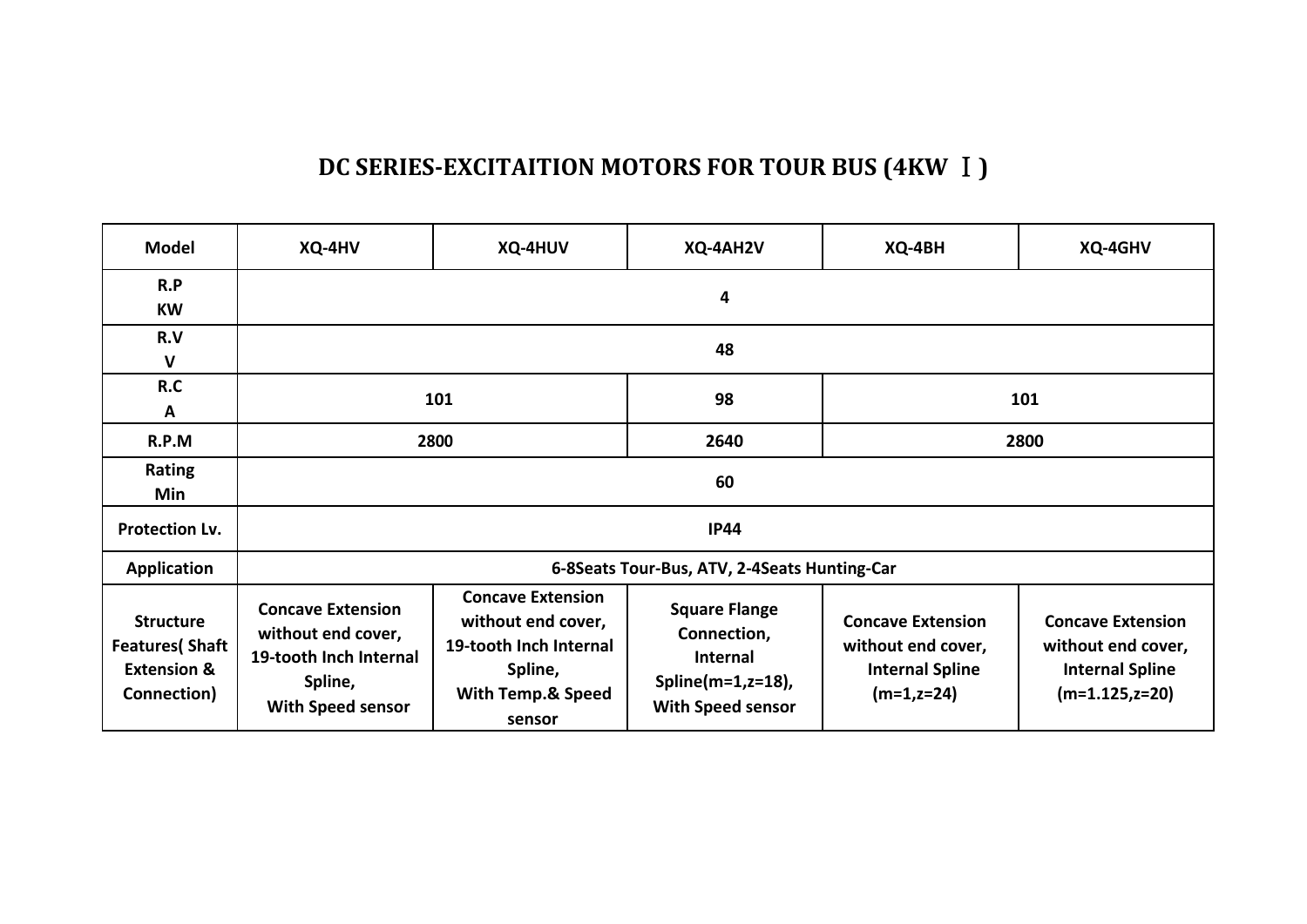### **DC SERIES-EXCITAITION MOTORS FOR TOUR BUS (4KW Ⅱ)**

| <b>Model</b>                                                                        | <b>XQ-4-3H</b>                                                                            | <b>XQ-4-3HV</b>                                                                                          | XQ-4-4AHV                                                                                                       | <b>XQ-4-7HV</b>                                                                                          | <b>XQ-12HV</b>                                                                                                         | <b>XQ-4-13HV</b>                                                                                                |  |  |  |
|-------------------------------------------------------------------------------------|-------------------------------------------------------------------------------------------|----------------------------------------------------------------------------------------------------------|-----------------------------------------------------------------------------------------------------------------|----------------------------------------------------------------------------------------------------------|------------------------------------------------------------------------------------------------------------------------|-----------------------------------------------------------------------------------------------------------------|--|--|--|
| R.P<br><b>KW</b>                                                                    |                                                                                           | 4                                                                                                        |                                                                                                                 |                                                                                                          |                                                                                                                        |                                                                                                                 |  |  |  |
| R.V<br>$\mathsf{V}$                                                                 | 48                                                                                        |                                                                                                          |                                                                                                                 | 72                                                                                                       | 48                                                                                                                     |                                                                                                                 |  |  |  |
| R.C<br>A                                                                            | 102                                                                                       |                                                                                                          |                                                                                                                 | 67                                                                                                       | 102                                                                                                                    |                                                                                                                 |  |  |  |
| R.P.M                                                                               | 1700                                                                                      |                                                                                                          | 2500                                                                                                            | 2800                                                                                                     | 3050                                                                                                                   | 2540                                                                                                            |  |  |  |
| <b>Rating</b><br>Min                                                                | 60                                                                                        |                                                                                                          |                                                                                                                 |                                                                                                          |                                                                                                                        |                                                                                                                 |  |  |  |
| <b>Protection Lv.</b>                                                               |                                                                                           | <b>IP44</b>                                                                                              | <b>IP20</b>                                                                                                     | <b>IP44</b>                                                                                              | <b>IP20</b>                                                                                                            |                                                                                                                 |  |  |  |
| <b>Application</b>                                                                  |                                                                                           |                                                                                                          |                                                                                                                 | ATV, 6-8Seats Tour-Bus                                                                                   |                                                                                                                        |                                                                                                                 |  |  |  |
| <b>Structure</b><br><b>Features</b> (Shaft<br><b>Extension &amp;</b><br>Connection) | <b>Concave Extension</b><br>without end cover,<br>19-tooth Inch<br><b>Internal Spline</b> | <b>Concave Extension</b><br>without end cover,<br>19-tooth Inch<br>Internal Spline,<br>With Speed sensor | <b>Square Flange</b><br>Connection,<br><b>Internal Spline</b><br>$(m=1, z=18)$ ,<br><b>With Speed</b><br>sensor | <b>Concave Extension</b><br>without end cover,<br>19-tooth Inch<br>Internal Spline,<br>With Speed sensor | <b>Concave Extension</b><br>without end cover,<br><b>Internal Spline</b><br>(m=1,z=24),<br><b>With Speed</b><br>sensor | <b>Square Flange</b><br>Connection,<br><b>Internal Spline</b><br>$(m=1, z=18)$ ,<br><b>With Speed</b><br>sensor |  |  |  |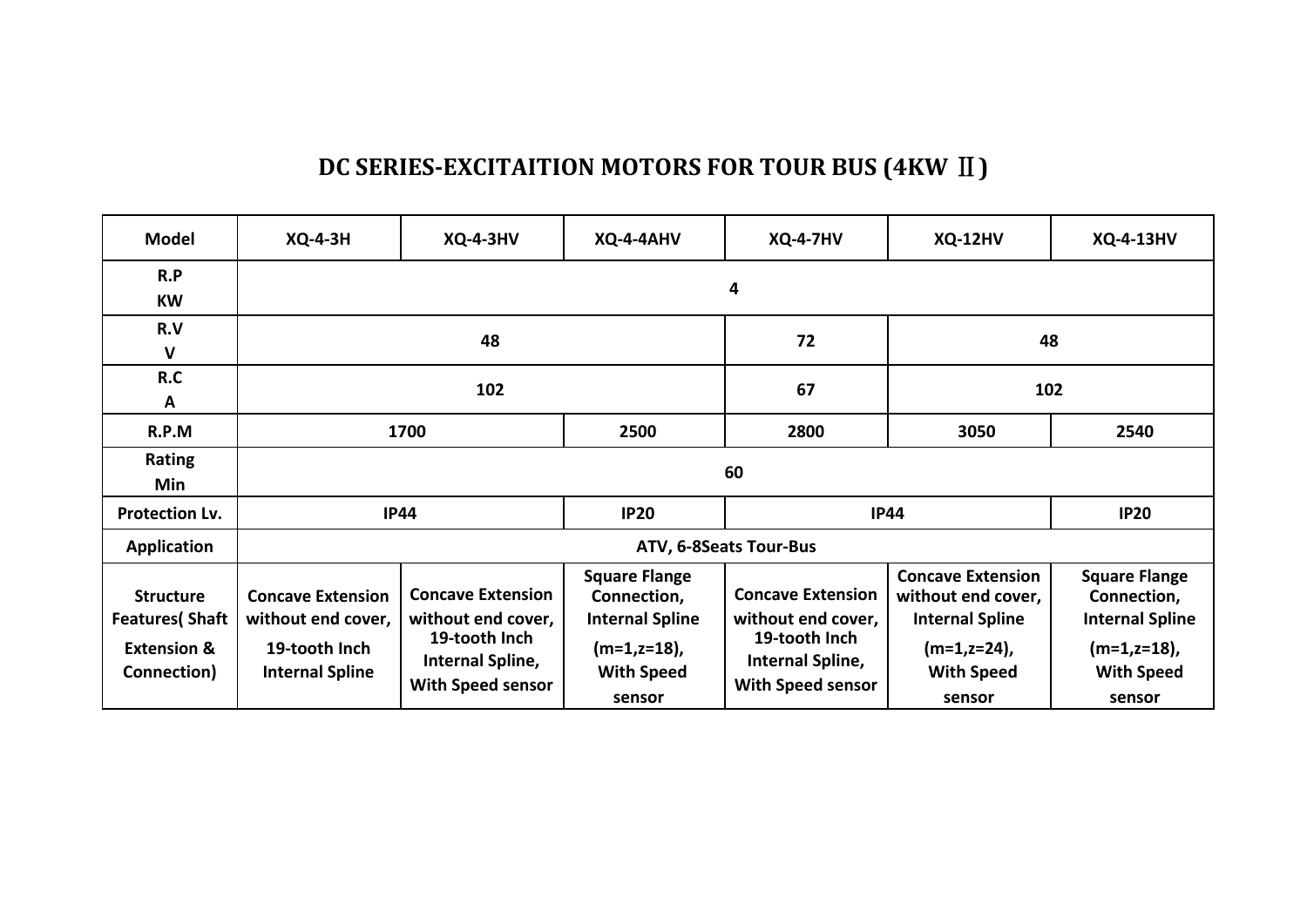# **DC SERIES-EXCITAITION MOTORS FOR TOUR BUS (5KW Ⅰ)**

| <b>Model</b>                                                                        | XQ-4HV            | XQ-4HUV                                 | XQ-4AH2V                                     | XQ-4BH                                                    | XQ-4GHV                                                                          |  |  |  |
|-------------------------------------------------------------------------------------|-------------------|-----------------------------------------|----------------------------------------------|-----------------------------------------------------------|----------------------------------------------------------------------------------|--|--|--|
| R.P<br><b>KW</b>                                                                    |                   | 5                                       |                                              |                                                           |                                                                                  |  |  |  |
| R.V<br>$\mathbf{V}$                                                                 | 45                |                                         |                                              |                                                           |                                                                                  |  |  |  |
| R.C<br>A                                                                            |                   | 139                                     |                                              |                                                           |                                                                                  |  |  |  |
| R.P.M                                                                               |                   | 1480                                    |                                              |                                                           |                                                                                  |  |  |  |
| <b>Rating</b><br>Min                                                                | 60                |                                         |                                              |                                                           |                                                                                  |  |  |  |
| <b>Protection Lv.</b>                                                               | <b>IP20</b>       |                                         |                                              |                                                           |                                                                                  |  |  |  |
| <b>Application</b>                                                                  |                   |                                         | 11-14Seats Tour-Bus                          |                                                           |                                                                                  |  |  |  |
| <b>Structure</b><br><b>Features</b> (Shaft<br><b>Extension &amp;</b><br>Connection) | Spline(6-28x23x6) | Spline(6-28x23x6),<br>With Speed sensor | Spline(6-28x23x6),<br><b>With lead-wires</b> | <b>Horizontal with foot</b><br>base,<br>Spline(6-28x23x6) | Spline(6-28x23x6),<br><b>Brush holder cover</b><br>with 3 bracket screw<br>holes |  |  |  |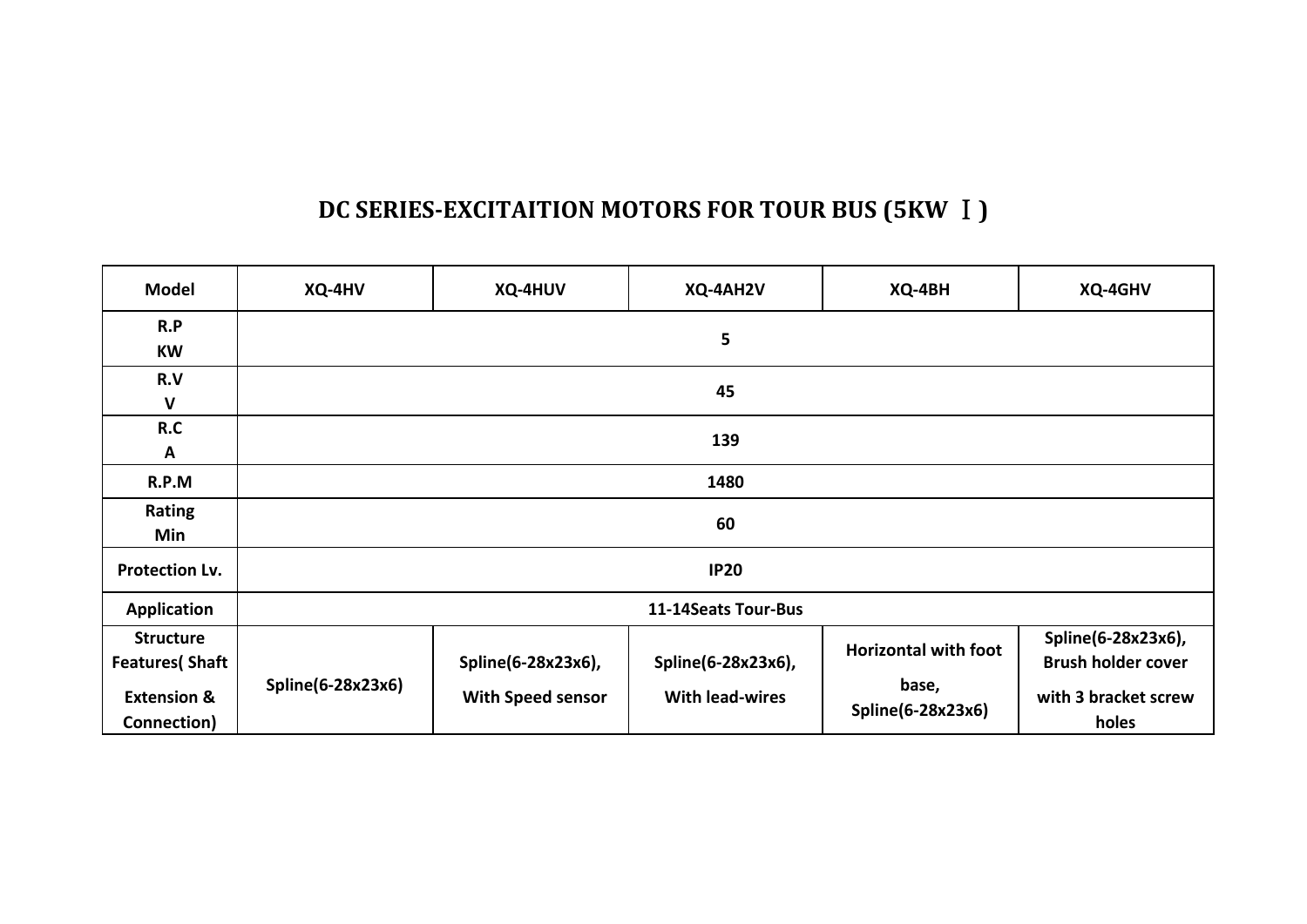### **DC SERIES-EXCITAITION MOTORS FOR TOUR BUS (5KW Ⅱ)**

| <b>Model</b>                                                                        | <b>XQ-5-5H</b>                           | <b>XQ-5-5HV</b>                                                 | <b>XQ-5-5BH</b>                                                                                                | <b>XQ-5-5CH</b>                                                                  | <b>XQ-5-5GH</b>                                                                                             | XQ-5-5GHV                                                                                                                             |  |  |
|-------------------------------------------------------------------------------------|------------------------------------------|-----------------------------------------------------------------|----------------------------------------------------------------------------------------------------------------|----------------------------------------------------------------------------------|-------------------------------------------------------------------------------------------------------------|---------------------------------------------------------------------------------------------------------------------------------------|--|--|
| R.P<br>KW                                                                           |                                          |                                                                 | 5                                                                                                              |                                                                                  |                                                                                                             |                                                                                                                                       |  |  |
| R.V<br>$\mathbf{V}$                                                                 |                                          | 67                                                              |                                                                                                                |                                                                                  |                                                                                                             |                                                                                                                                       |  |  |
| R.C<br>Α                                                                            |                                          | 93                                                              |                                                                                                                |                                                                                  |                                                                                                             |                                                                                                                                       |  |  |
| R.P.M                                                                               |                                          | 1500                                                            |                                                                                                                |                                                                                  |                                                                                                             |                                                                                                                                       |  |  |
| Rating<br>Min                                                                       | 60                                       |                                                                 |                                                                                                                |                                                                                  |                                                                                                             |                                                                                                                                       |  |  |
| <b>Protection Lv.</b>                                                               | <b>IP20</b>                              |                                                                 |                                                                                                                |                                                                                  |                                                                                                             |                                                                                                                                       |  |  |
| <b>Application</b>                                                                  |                                          |                                                                 |                                                                                                                | 11-14Seats Tour-Bus                                                              |                                                                                                             |                                                                                                                                       |  |  |
| <b>Structure</b><br><b>Features</b> (Shaft<br><b>Extension &amp;</b><br>Connection) | <b>Spline</b><br>$(6-28\times23\times6)$ | <b>Spline</b><br>$(6-28\times23\times6)$ ,<br>With Speed sensor | <b>Horizontal with</b><br>foot base,<br><b>Spline</b><br>$(6-28\times23\times6)$ ,<br><b>With locking Nuts</b> | <b>Horizontal with</b><br>foot base,<br><b>Spline</b><br>$(6-28\times23\times6)$ | <b>Spline</b><br>$(6-28\times23\times6)$ ,<br><b>Brush holder</b><br>cover with 3<br>bracket screw<br>holes | <b>Spline</b><br>$(6-28\times23\times6)$ ,<br><b>Brush holder cover</b><br>with 3 bracket<br>screw holes, With<br><b>Speed sensor</b> |  |  |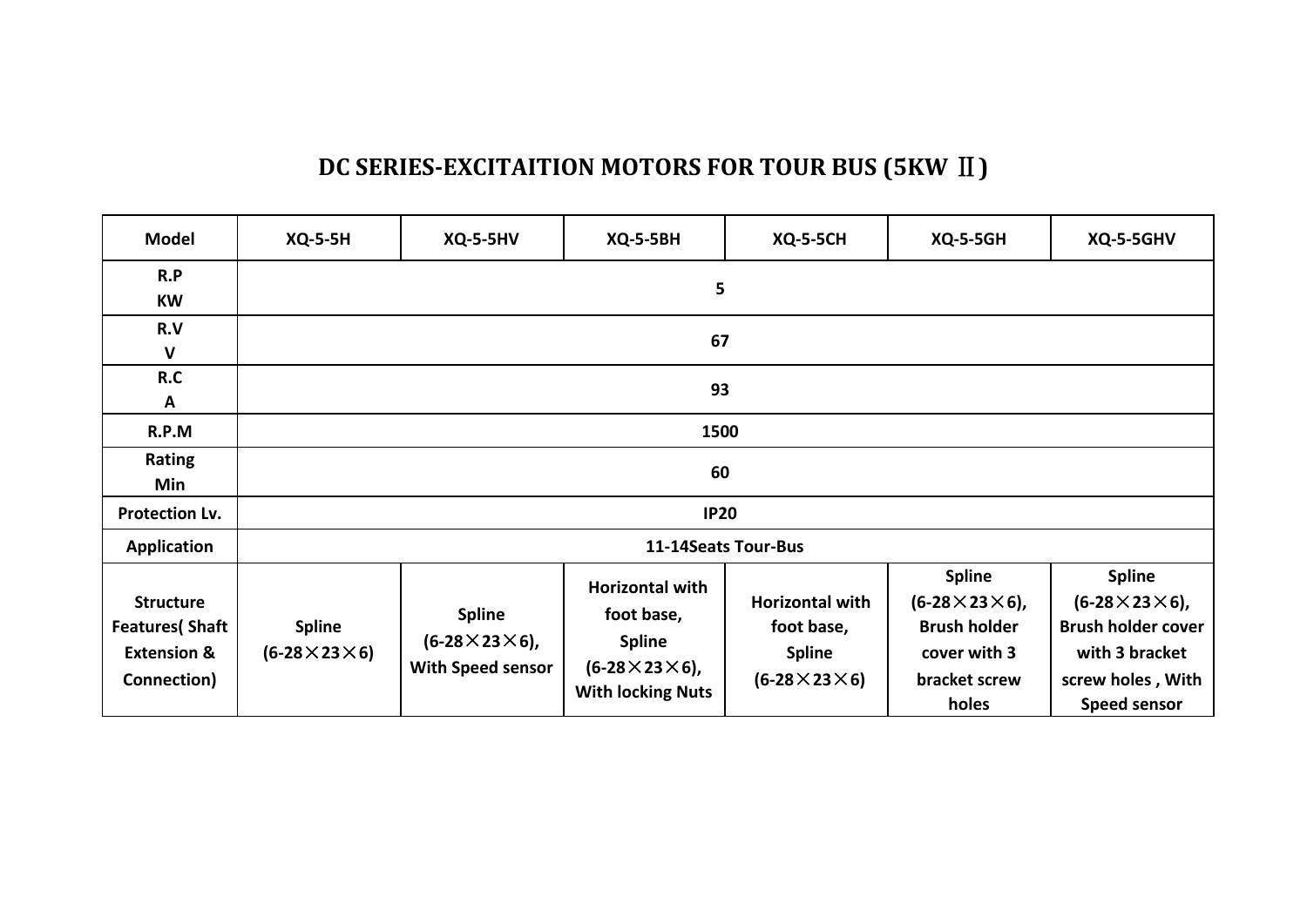# **DC SERIES-EXCITAITION MOTORS FOR TOUR BUS (5KW Ⅲ)**

| <b>Model</b>                                                                        | <b>XQ-5-6H</b>                      | <b>XQ-5-7H</b><br><b>XQ-5-17HV</b>                                           |                                                                                                       |  |  |  |
|-------------------------------------------------------------------------------------|-------------------------------------|------------------------------------------------------------------------------|-------------------------------------------------------------------------------------------------------|--|--|--|
| R.P<br><b>KW</b>                                                                    |                                     | 5                                                                            |                                                                                                       |  |  |  |
| R.V<br>$\mathbf{V}$                                                                 | 45                                  | 72                                                                           |                                                                                                       |  |  |  |
| R.C<br>A                                                                            | 139                                 | 84                                                                           |                                                                                                       |  |  |  |
| R.P.M                                                                               | 1800                                | 2800<br>3750                                                                 |                                                                                                       |  |  |  |
| Rating<br>Min                                                                       |                                     | 60                                                                           |                                                                                                       |  |  |  |
| Protection Lv.                                                                      |                                     | <b>IP20</b>                                                                  |                                                                                                       |  |  |  |
| <b>Application</b>                                                                  |                                     | 8-14Seats Tour-Bus                                                           |                                                                                                       |  |  |  |
| <b>Structure</b><br><b>Features</b> (Shaft<br><b>Extension &amp;</b><br>Connection) | Spline(6-28 $\times$ 23 $\times$ 6) | <b>Concave Extension without end</b><br>cover, 19-tooth Inch Internal Spline | <b>Concave Extension without end cover,</b><br>Internal Spline(m=1,z=24),<br><b>With Speed sensor</b> |  |  |  |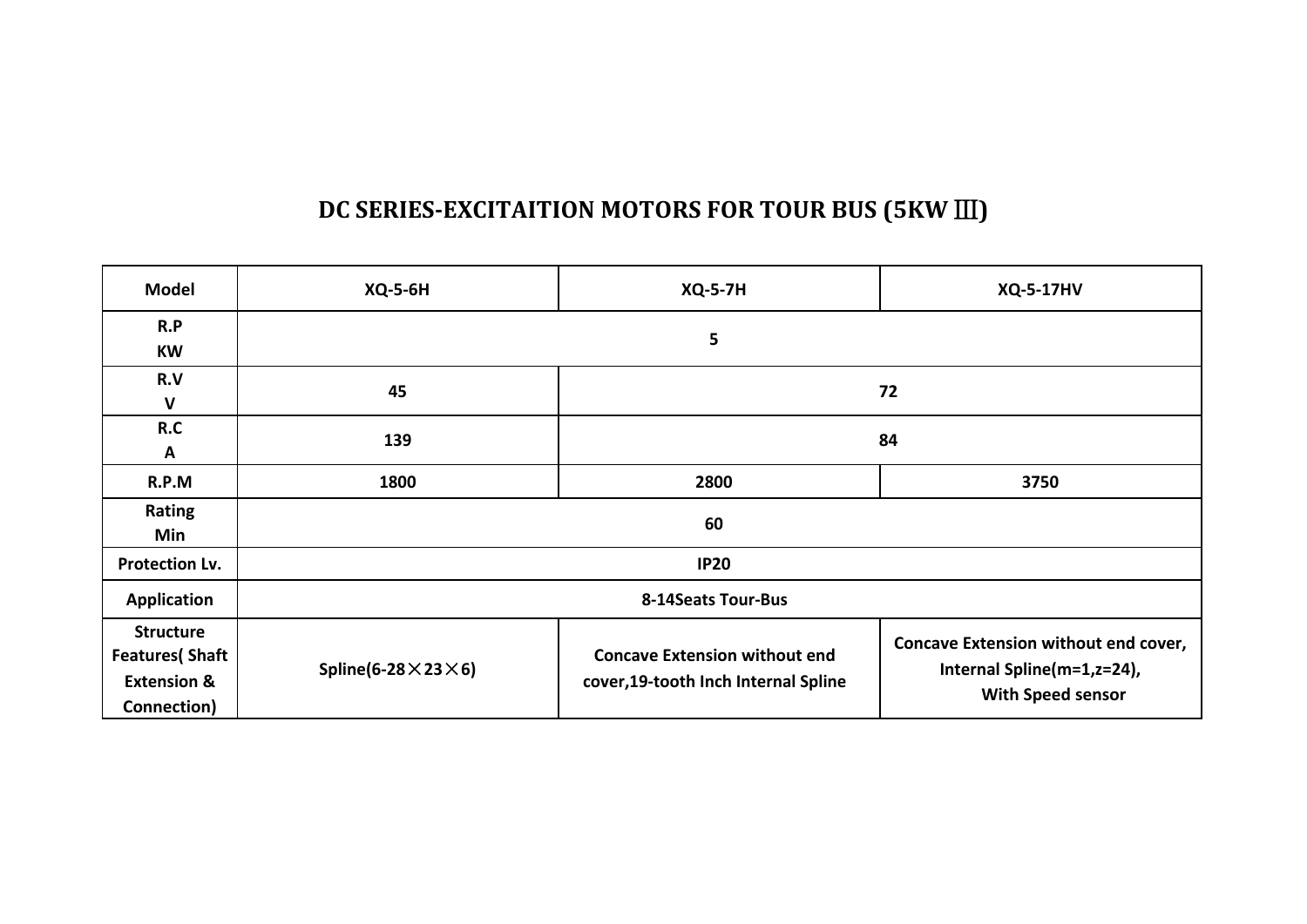### **DC SERIES-EXCITAITION MOTORS FOR TOUR BUS (5KW Ⅳ)**

| <b>Model</b>                                                                        | <b>XQ-5-7HV</b>                                                                                                 | <b>XQ-5-7BH</b>                                                             | XQ-5-7BHV                                                                                                | XQ-5-7EHV                                                                                                                  |  |  |  |
|-------------------------------------------------------------------------------------|-----------------------------------------------------------------------------------------------------------------|-----------------------------------------------------------------------------|----------------------------------------------------------------------------------------------------------|----------------------------------------------------------------------------------------------------------------------------|--|--|--|
| R.P<br><b>KW</b>                                                                    | 5                                                                                                               |                                                                             |                                                                                                          |                                                                                                                            |  |  |  |
| R.V<br>V                                                                            | 72                                                                                                              |                                                                             |                                                                                                          |                                                                                                                            |  |  |  |
| R.C<br>A                                                                            | 84                                                                                                              |                                                                             |                                                                                                          |                                                                                                                            |  |  |  |
| R.P.M                                                                               | 2800                                                                                                            |                                                                             |                                                                                                          |                                                                                                                            |  |  |  |
| Rating<br>Min                                                                       | 60                                                                                                              |                                                                             |                                                                                                          |                                                                                                                            |  |  |  |
| Protection Lv.                                                                      |                                                                                                                 | <b>IP20</b>                                                                 |                                                                                                          |                                                                                                                            |  |  |  |
| Application                                                                         |                                                                                                                 |                                                                             | <b>8-11Seats Tour-Bus</b>                                                                                |                                                                                                                            |  |  |  |
| <b>Structure</b><br><b>Features</b> (Shaft<br><b>Extension &amp;</b><br>Connection) | <b>Concave Extension without</b><br>end cover,<br>19-tooth Inch Internal<br>Spline,<br><b>With Speed sensor</b> | <b>Concave Extension without</b><br>end cover,<br>Internal Spline(m=1,z=24) | <b>Concave Extension without</b><br>end cover,<br>Internal Spline(m=1,z=24),<br><b>With Speed sensor</b> | <b>Concave Extension without</b><br>end cover,<br><b>Internal Spline</b><br>$(m=1.125,z=20)$ ,<br><b>With Speed sensor</b> |  |  |  |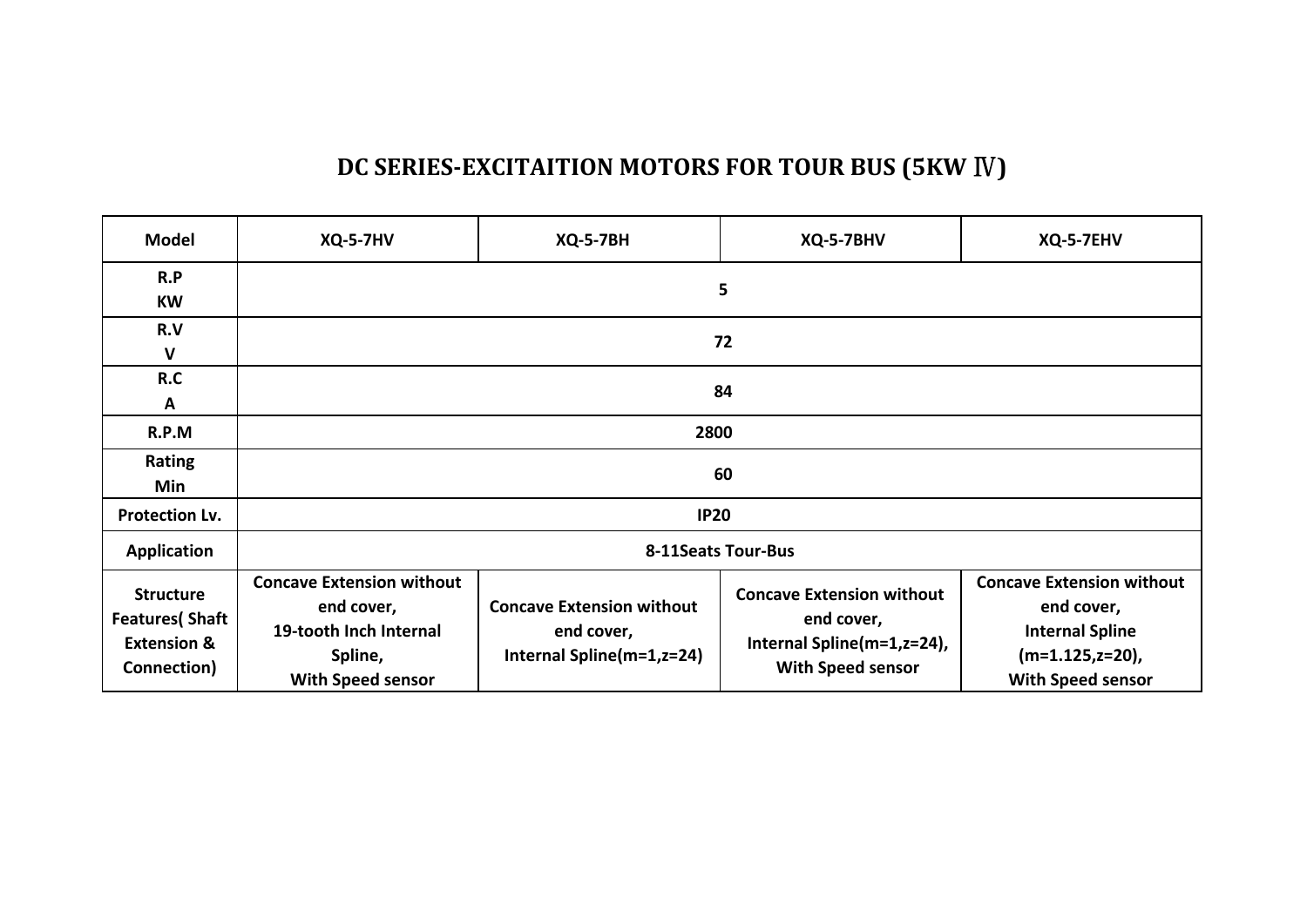### **DC SERIES-EXCITAITION MOTORS FOR TOUR BUS (5.5KW)**

| <b>Model</b>                                                                        | <b>XQ-5.5H</b>                      | XQ-5.5AHV                                                                                       |  |  |  |
|-------------------------------------------------------------------------------------|-------------------------------------|-------------------------------------------------------------------------------------------------|--|--|--|
| R.P<br>KW                                                                           |                                     | 5.5                                                                                             |  |  |  |
| R.V<br>$\mathsf{V}$                                                                 | 45                                  | 72                                                                                              |  |  |  |
| R.C<br>A                                                                            | 152                                 | 91                                                                                              |  |  |  |
| R.P.M                                                                               | 1250                                | 2482                                                                                            |  |  |  |
| Rating<br>Min                                                                       |                                     | 60                                                                                              |  |  |  |
| <b>Protection Lv.</b>                                                               |                                     | <b>IP44</b>                                                                                     |  |  |  |
| <b>Application</b>                                                                  | 11-14Seats Tour-Bus                 | 8-11Seats Tour-Bus                                                                              |  |  |  |
| <b>Structure</b><br><b>Features</b> (Shaft<br><b>Extension &amp;</b><br>Connection) | Spline(6-32 $\times$ 26 $\times$ 6) | Concave Extension without end cover, 19-tooth Inch Internal Spline,<br><b>With Speed sensor</b> |  |  |  |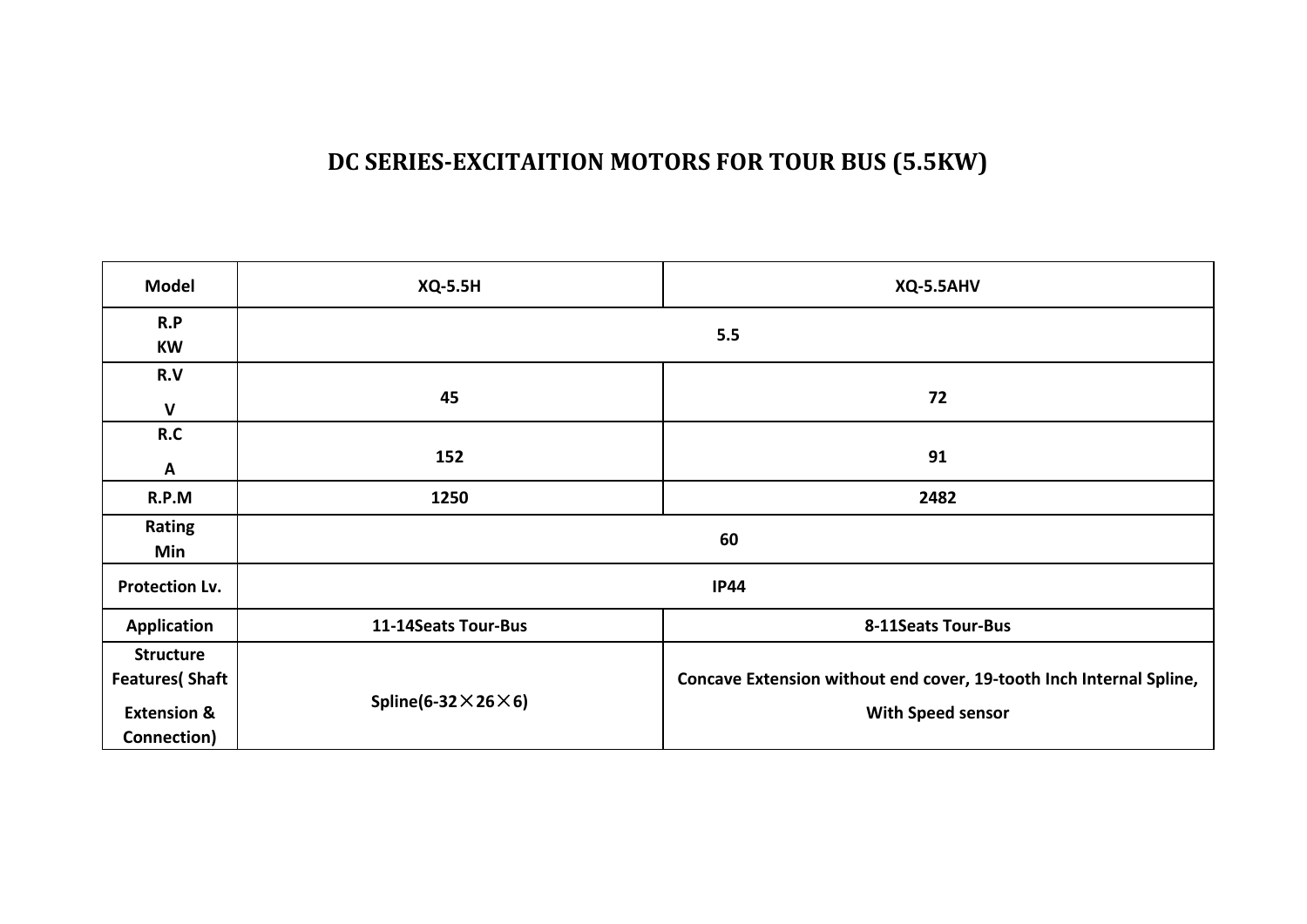### **DC SERIES-EXCITAITION MOTORS FOR TOUR BUS (6.3KW)**

| <b>Model</b>                                                                        | XQ-6.3-3H                                     | XQ-6.3-3HV                                                             | XQ-6.3-3BH                                                                         | XQ-6.3-4H                                | XQ-6.3-6H                               | XQ-6.3-6AH                               |  |
|-------------------------------------------------------------------------------------|-----------------------------------------------|------------------------------------------------------------------------|------------------------------------------------------------------------------------|------------------------------------------|-----------------------------------------|------------------------------------------|--|
| R.P<br><b>KW</b>                                                                    |                                               |                                                                        |                                                                                    | 6.3                                      |                                         |                                          |  |
| R.V<br>$\mathbf{V}$                                                                 | 67                                            |                                                                        |                                                                                    | 90                                       | 72                                      |                                          |  |
| R.C<br>A                                                                            | 113                                           |                                                                        |                                                                                    | 84                                       | 105                                     |                                          |  |
| R.P.M                                                                               | 1500                                          |                                                                        |                                                                                    | 2000                                     |                                         |                                          |  |
| Rating<br>Min                                                                       | 60                                            |                                                                        |                                                                                    |                                          |                                         |                                          |  |
| Protection Lv.                                                                      | <b>IP20</b>                                   |                                                                        |                                                                                    |                                          | <b>IP44</b>                             |                                          |  |
| <b>Application</b>                                                                  | 14-19 Seats Tour-Bus, Low Speed Electromobile |                                                                        |                                                                                    |                                          |                                         |                                          |  |
| <b>Structure</b><br><b>Features</b> (Shaft<br><b>Extension &amp;</b><br>Connection) | <b>Spline</b><br>$(6-28\times23\times6)$      | <b>Spline</b><br>$(6-28\times23\times6)$ ,<br><b>With Speed sensor</b> | <b>Horizontal with</b><br>foot base,<br><b>Spline</b><br>$(6-28\times23\times6)$ , | <b>Spline</b><br>$(6-28\times23\times6)$ | <b>Internal Spline</b><br>$(m=1, z=20)$ | <b>Spline</b><br>$(6-28\times23\times6)$ |  |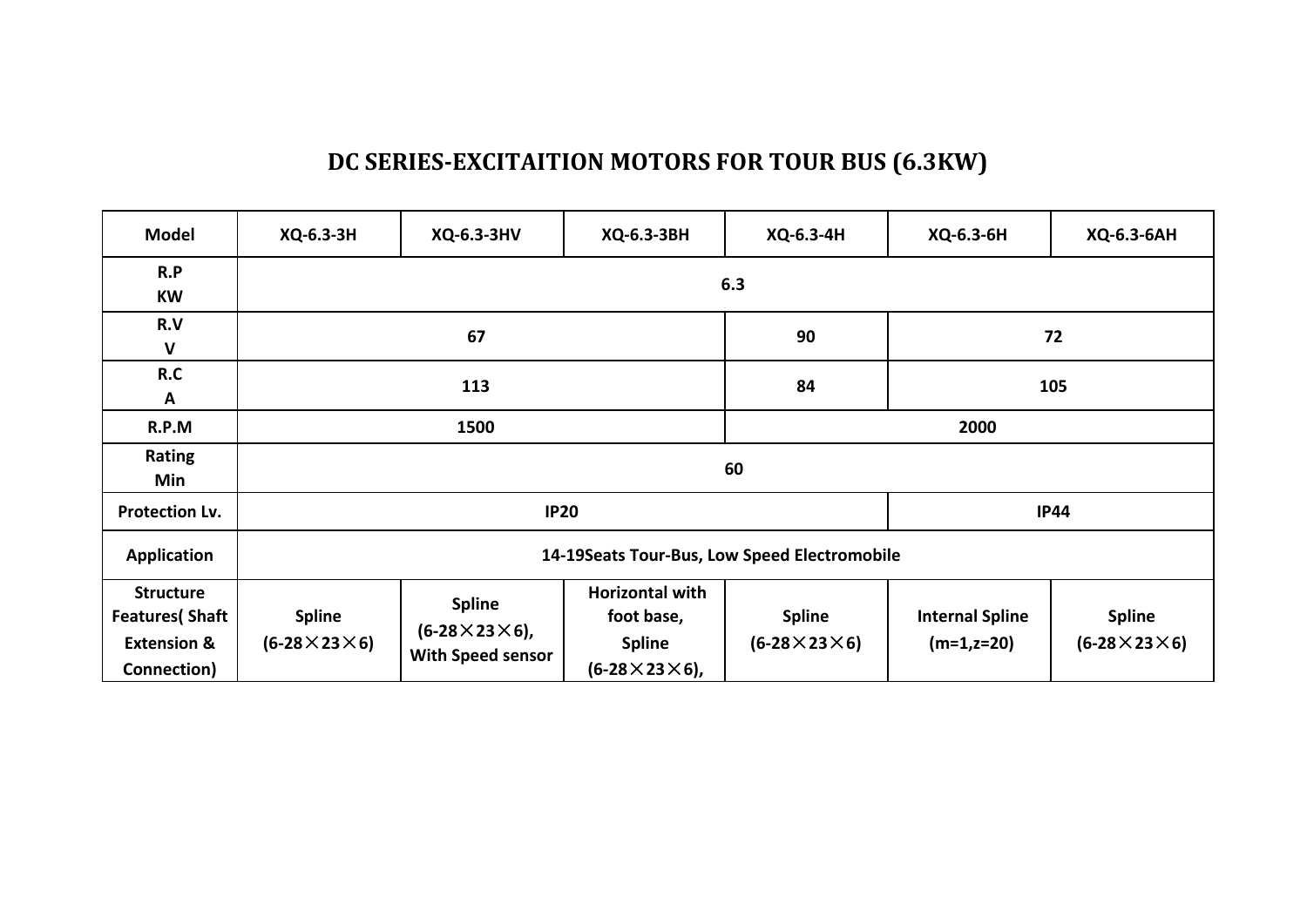### **DC SERIES-EXCITAITION MOTORS FOR TOUR BUS (7.5-8.5KW)**

| <b>Model</b>                                                                        | XQ-7.5-1H                                  | <b>XQ-8.5H</b>            | <b>XQ-8.5AH</b>                     | XQ-8.5AHV                                                        |  |  |
|-------------------------------------------------------------------------------------|--------------------------------------------|---------------------------|-------------------------------------|------------------------------------------------------------------|--|--|
| R.P<br><b>KW</b>                                                                    | 7.5                                        | 8.5                       |                                     |                                                                  |  |  |
| R.V<br>$\mathsf{V}$                                                                 | 90                                         | 72                        |                                     |                                                                  |  |  |
| R.C<br>A                                                                            | 100                                        | 138                       |                                     |                                                                  |  |  |
| R.P.M                                                                               | 2000                                       | 2955                      | 2970                                |                                                                  |  |  |
| Rating<br>Min                                                                       | 60                                         |                           |                                     |                                                                  |  |  |
| Protection Lv.                                                                      | <b>IP20</b>                                | <b>IP44</b>               |                                     |                                                                  |  |  |
| Application                                                                         | 21 Seats Tour-Bus, Low Speed Electromobile |                           |                                     |                                                                  |  |  |
| <b>Structure</b><br><b>Features</b> (Shaft<br><b>Extension &amp;</b><br>Connection) | Spline(6-28 $\times$ 23 $\times$ 6)        | Internal Spline(m=1,z=20) | Spline(6-28 $\times$ 23 $\times$ 6) | Spline(6-28 $\times$ 23 $\times$ 6), With<br><b>Speed sensor</b> |  |  |